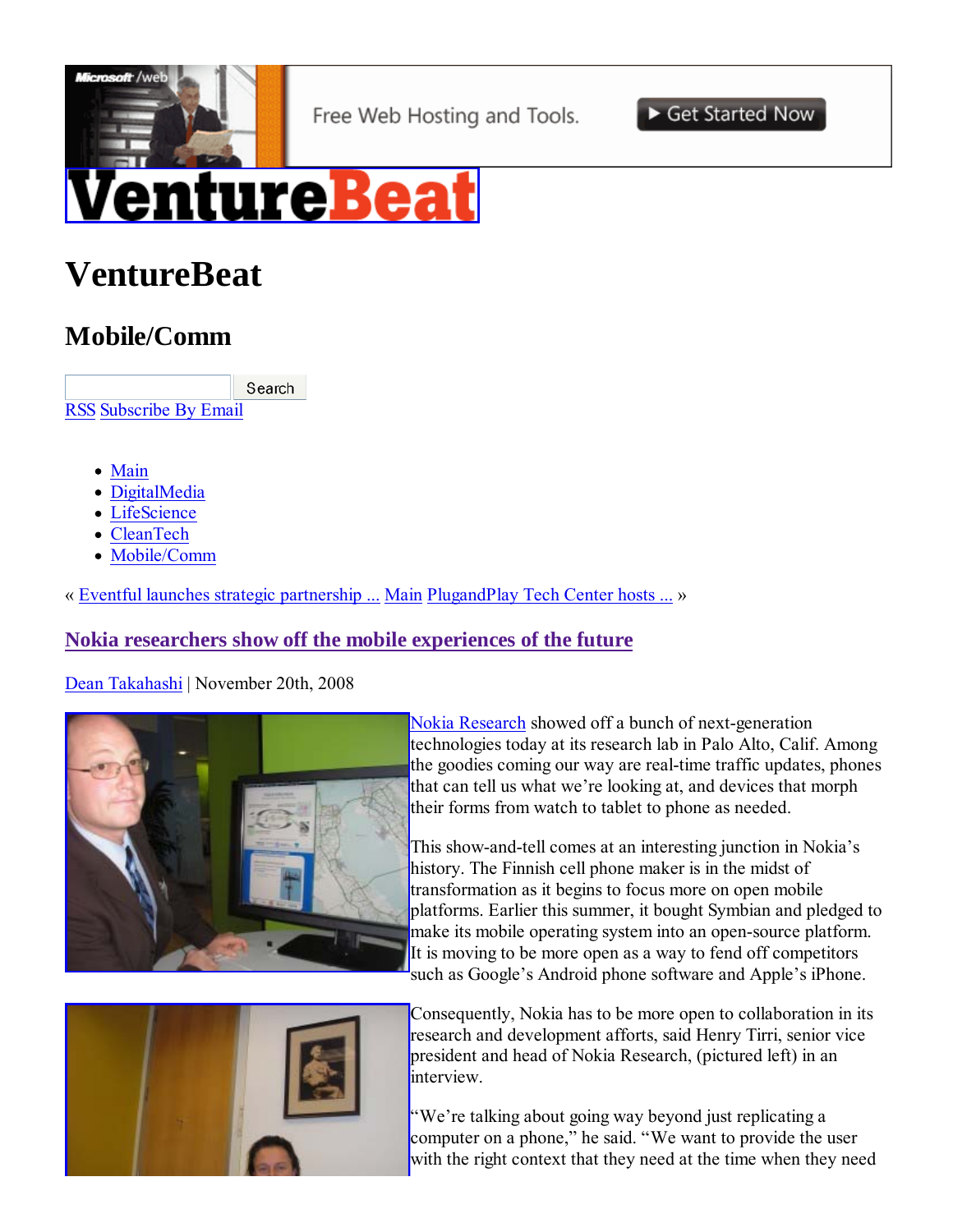

it. This is the evolution of computing, and we can create it through the combination of technologies already in place."

An example of delivering context through open collaboration is a highway traffic demo, Mobile Millennium, which researcher

Quinn Jacobson (pictured at top of story) showed off. The project is a collaboration of California's state transportation agency, CalTrans, Nokia's recently purchased Navteq mapping division, and the University of California at Berkeley. Jacobson said that getting real-time traffic data (like what Dash Navigation tried to do) based on location information from drivers is possible with today's technology.

The trafffic data is based on the GPS (global positioning system) navigation chips inside many cell phones, as well as sensor data from CalTrans on major arterials. To protect user privacy, the locations of individual drivers are anonymized and not recorded. On top of that, the data isn't collected in residential districts. What emerges is a map that reveals the green, yellow and red zones of traffic for drivers.

Collaboration is the buzzword on a variety of projects. Nokia has more than 700 researchers at a variety of locations worldwide, including one that was just announced today in Los Angeles. Rebecca Allen, a former University of California at Los Angeles researcher who will lead the lab dubbed Nokia Research Hollywood, said that she will reach out to the entertainment companies in the region to work on mobile entertainment services.

Among the topics of interest is "augmented reality," in which an image seen through a camera-phone display can be augmented with things that aren't there. For instance, you could point your camera at a street in San Francisco and the screen could present you with the view of the same location before the San Francisco earthquake of 1906. A number of companies, including Hewlett Packard and Intel, are looking at creating services or games that can make the real world more entertaining.



Similarly, Nokia's Point and Find project will let you point your camera phone at a building, and it will fetch you information about it. The technology comes from Pixto, a company that Nokia bought in 2007. Philipp Schloter, general manager of the program, says that the technology isn't science fiction. He said that smartphones with cameras have all of the necessary equipment to carry out the identification task. For instance, it's fairly easy to gather data on points

of interest for tourists.

Normally, recognizing an image from a photo taken anywhere in the world could take huge amounts of supercomputing power. But with GPS data, the task is much easier because the Point and Find software only has to recognize images that might be on a particular street, Schloter said. The system could go far beyond the data you can get by pointing your phone at a bar code (apps available on the iPhone or Google Android T-Mobile G1). You can point at a hotel sign and get the rates. If you're pointing at a movie poster, your phone could within seconds give you data such as movie play times and plot summaries. Nokia has been working with potential allies, like advertisers who could exploit the Point and Find system by offering coupons to users booking appointments via the software. The public beta for the service is imminent, Schloter said.

The most futuristic project mentioned was Morph, which envisions a day when nanomaterials will be able to refashion themselves. With materials like that, you can build a watch that could change itself into a phone or a tablet computer at a user's whim. Here's the video of Morph.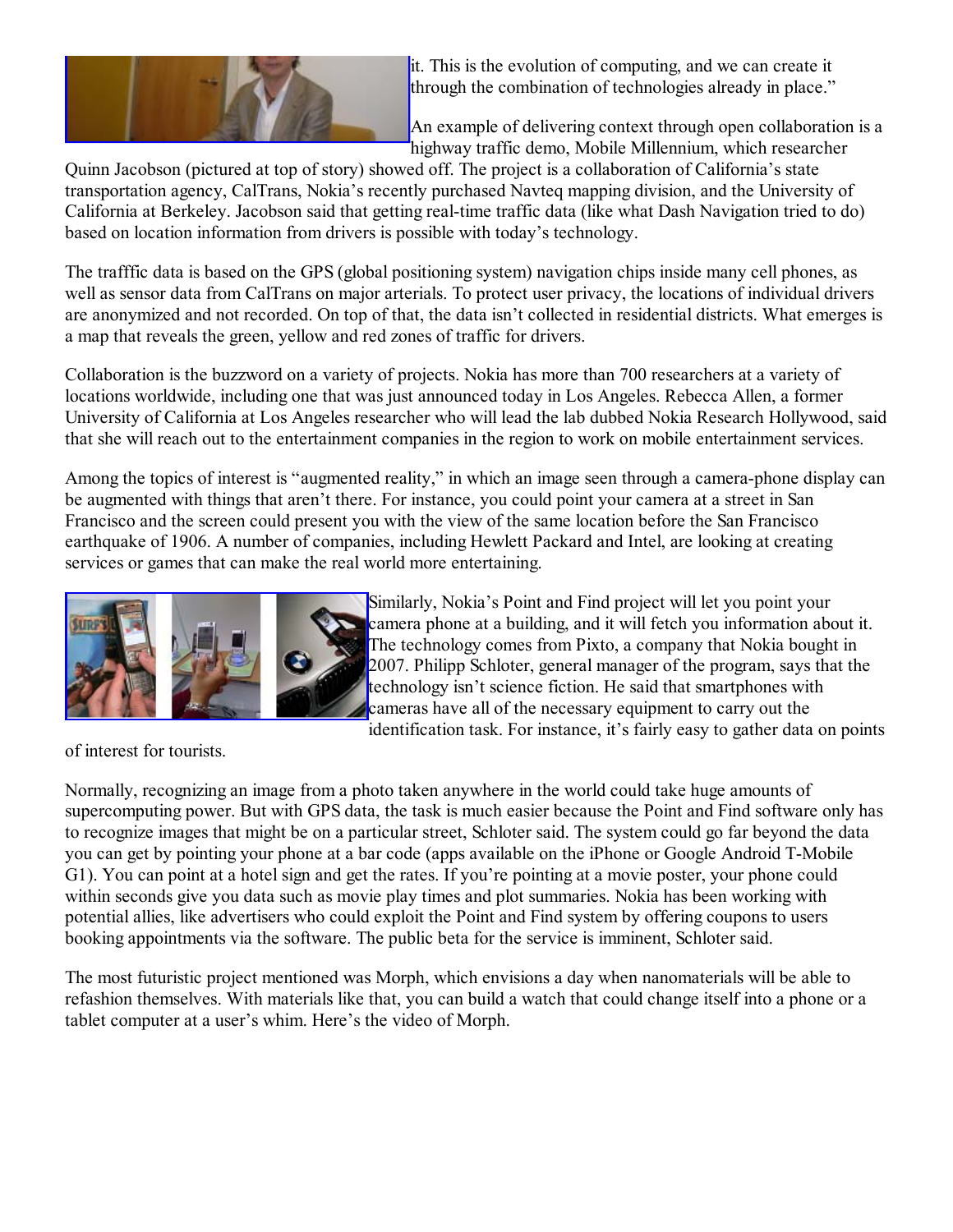

# rated **4.56** by 7 people [**?**]

You might like:

- Nokia Cuts 1,700 Jobs (@The Inquisitr)
- Share on Ovi: Qik strengthens its ties with Nokia (@**this site**)
- Announcing the "Scoble Emergency Preparedness Kit" (@CenterNetworks)

#### Tags: **co:nokia**

Digg this story!

**b** Buzz up!

Community Page Comments feed

discussion by DISQUS

**Add New Comment**

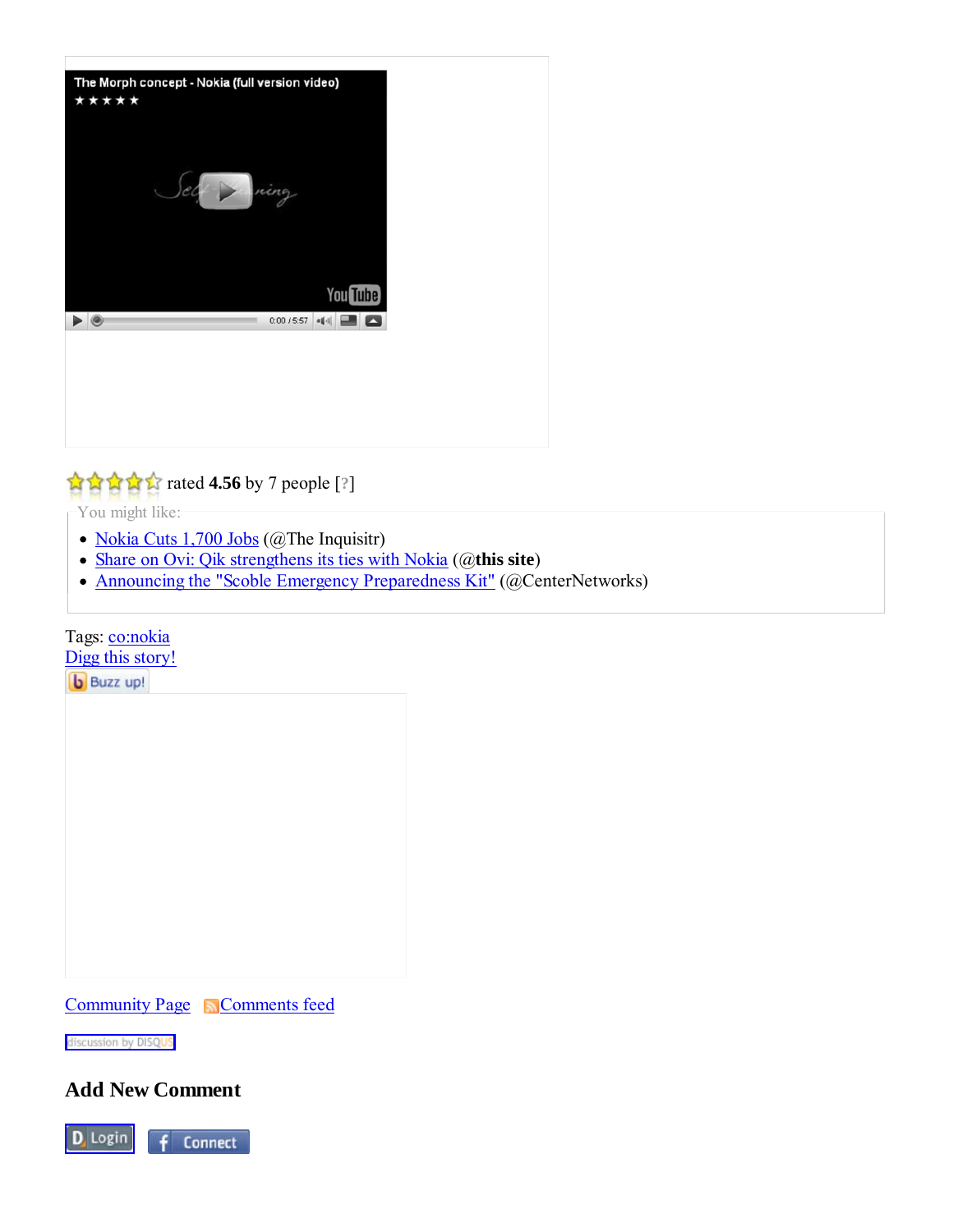

- Logged in as AnonymousUser
- **D** Logout from Disqus
- Logged in as
- using Facebook Connect (Logout)

| Type your comment here. |                                      |  |
|-------------------------|--------------------------------------|--|
|                         |                                      |  |
|                         |                                      |  |
|                         | • Unclaimed • <b>D</b> Register with |  |

Use Media ▼

# **Trackbacks**

(Trackback URL)

Trackback URL

1. November 20th, 2008 6:56 pm

*Paprika Lab » Blog Archive » Nokia Research on Future of Mobile Computing Experience* said:

[...] VentureBeat's piece on Nokia Research's recent projects is quite inspiring. One of the projects is called "Morph," a mobile computing device enabled by nanotechnology. It shows some futuristic concepts which may someday become a reality. I can't help but doubt of such product becoming existent anytime soon, but it still is quite fun to see. [...]

2. November 21st, 2008

6:10 pm

*Nokia's Futuristic Research | How To Get WiFi* said:

[...] Venture Beat reviews some envisioneering projects from Nokia Research Labs in Palo Alto, California. They include a bunch of next-generation technologies that are genuinely innovative, including phones that can tell us what we're looking at and devices that morph their forms from watch to tablet to phone as needed. [...]

- VentureBeat Wire
- Guest Columnists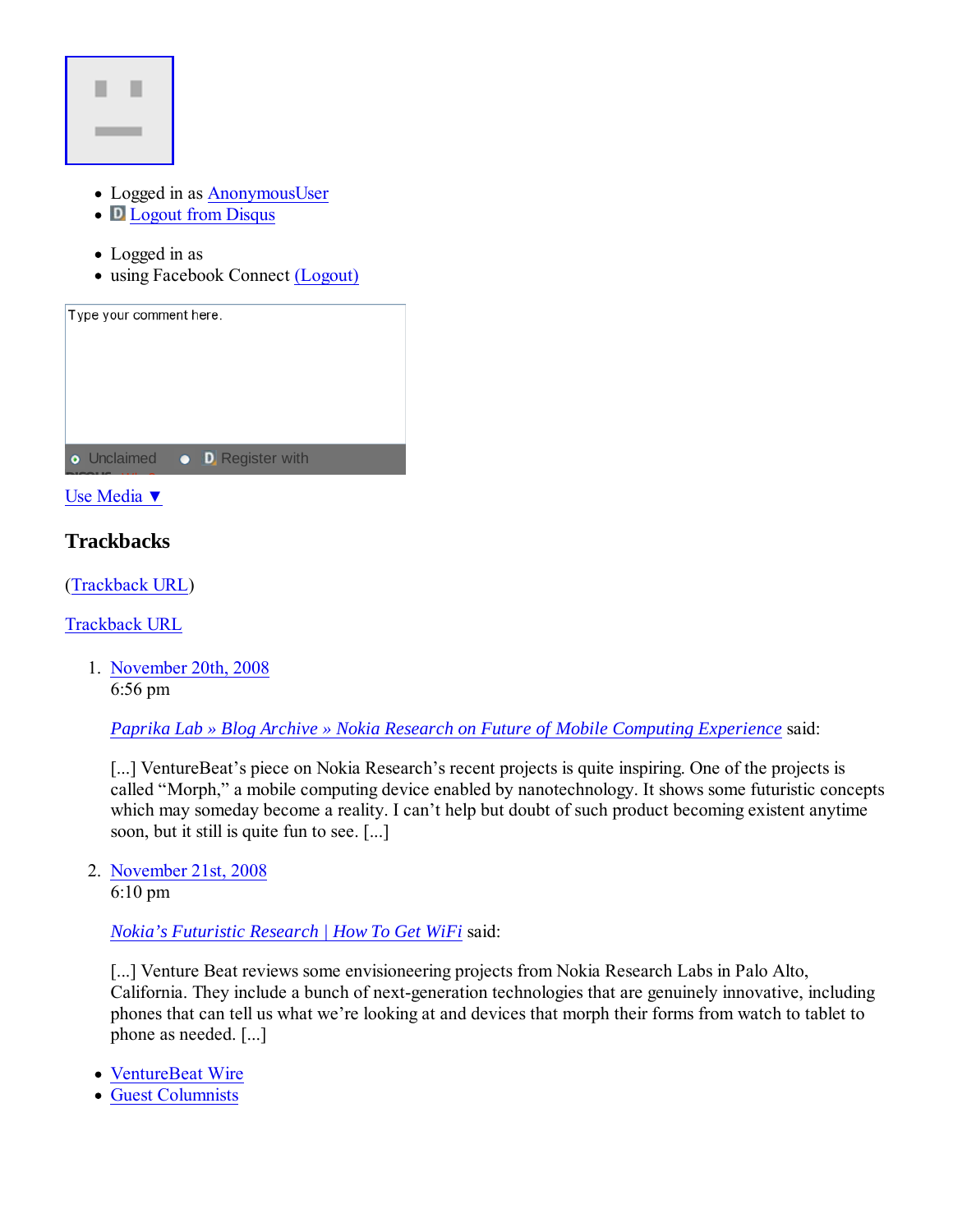Z PartnerUp Where startups and entrepreneurs connect.

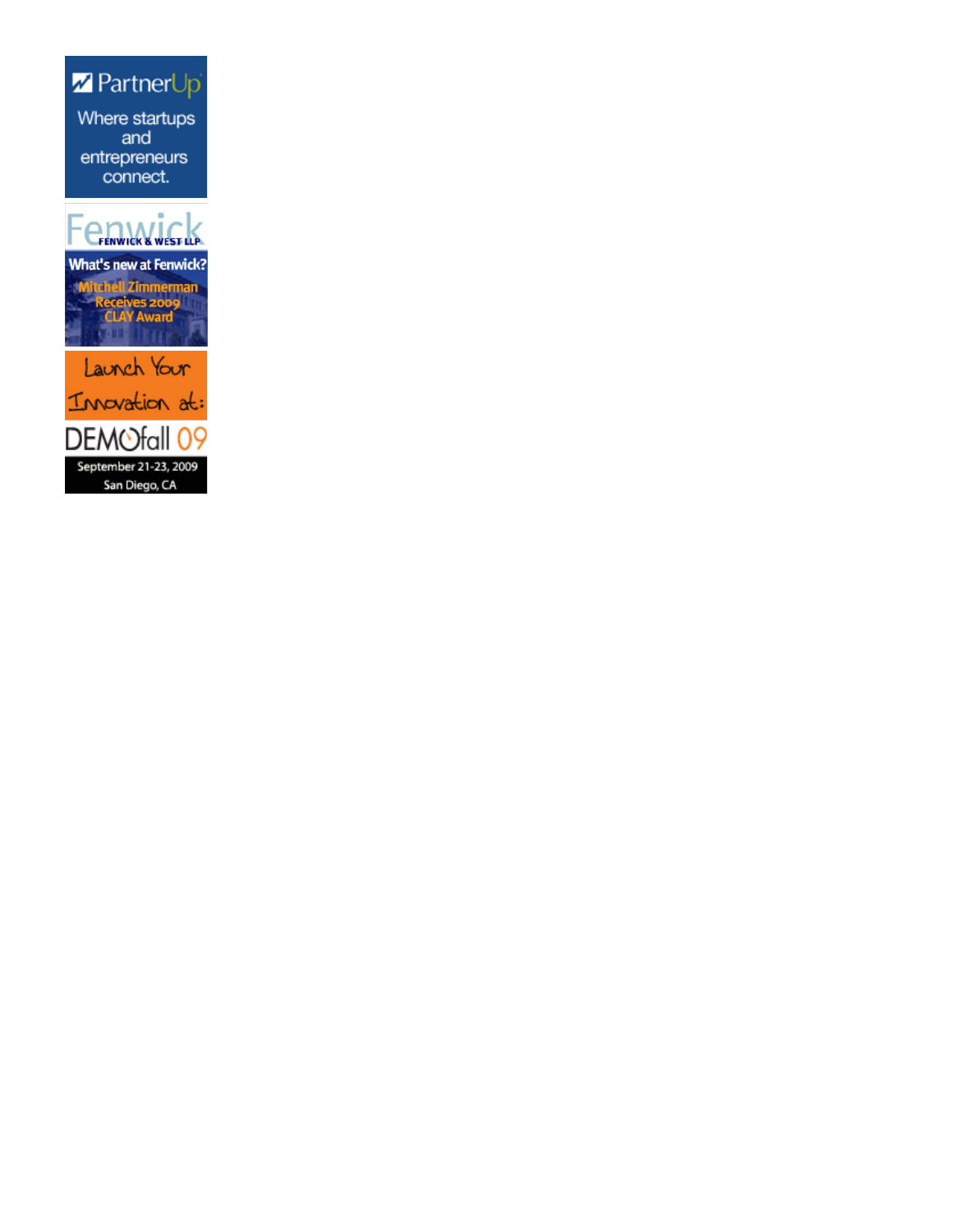

**links on VentureBeat?**

# **Top Stories**

- Qik to cut mobile costs for globe-trotters
- Forget the G1, the Android invasion is ...
- Study: Windows 7 could follow Vista to ...
- StumbleUpon leaves eBay, starting up again on ...
- VCs already eyeing potential in new Chinese ...

# **Recent Comments**



GengisKhan The great UnWarshed Masses!

HEH

Marmalade!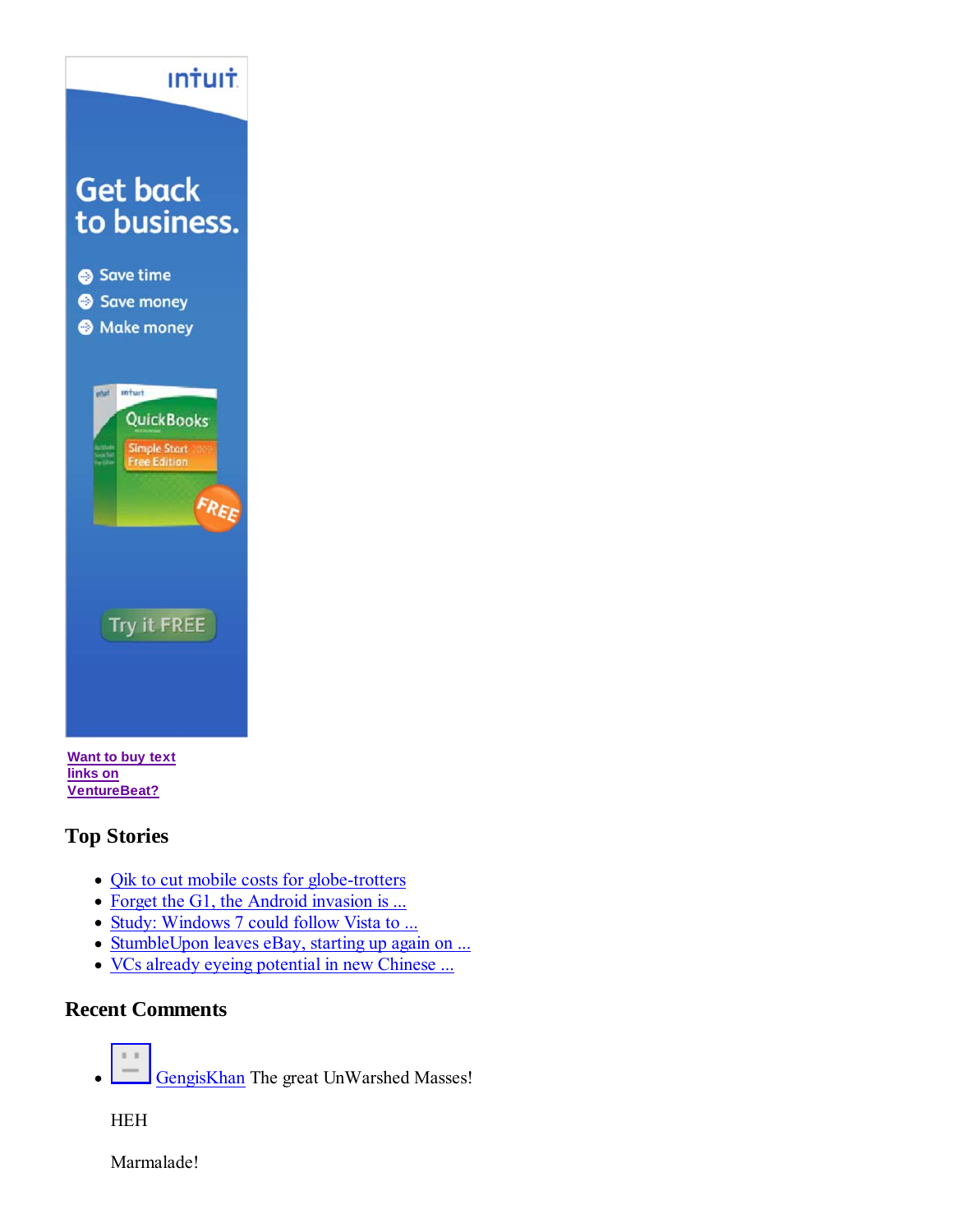Vouz et voicou chez et cet toi? Et cet moi?!

:D

#### WEEEEEEEEEEEEEEEEEEEEEEEEEEEEEEEEEEEEEEEEEEEEEE

 $\m|$  KURZWEIL  $\m|$ 

Virtual reality will come from inside our brain, not goggles, says Ray Kurzweil · 36 minutes ago

d The idea is exercised in the moive Aeon Flux, where they take pills and they alter the characters consciousness and communicate with other people in another realm

Virtual reality will come from inside our brain, not goggles, says Ray Kurzweil · 48 minutes ago



ducdebrabant Why won't Amazon just be honest? I would like to know why the "flip" affected only gay & lesbian subject matter or – in the words of Amazon – "a broad number of categories such as Health, Mind  $\&$ ...

http://venturebeat.com/2009/04/13/roundup-amazons-ham-fisted-error-facebooks-baseball-surgeand-more/ · 48 minutes ago

Norman Colbert Ray Kurzweil is a genius like Albert Einstein or Nicola Tesla. His influence on future technology development and robotics combined with artificial intelligence will change our world as surely as...

Virtual reality will come from inside our brain, not goggles, says Ray Kurzweil · 50 minutes ago



Cecily Walker Like you, I was discouraged to discover that my Backblaze backup would exceed my trial period. I don't know the ins and outs of how it works, but the idea that it would take several weeks to back...

Simple backup service Backblaze now available to all Mac users  $\cdot$  52 minutes ago

#### Powered by Disqus

#### **Recent Guest Columnists**

#### **Job Board**

- Serious Metrics Engineer at **Serious Business** *(San Francisco, CA)*
- Senior Technical Operations Leader at **NetBase Solutions, Inc.** *(Mountain View, CA )*
- More Jobs » | Post a Job »

# **Links**